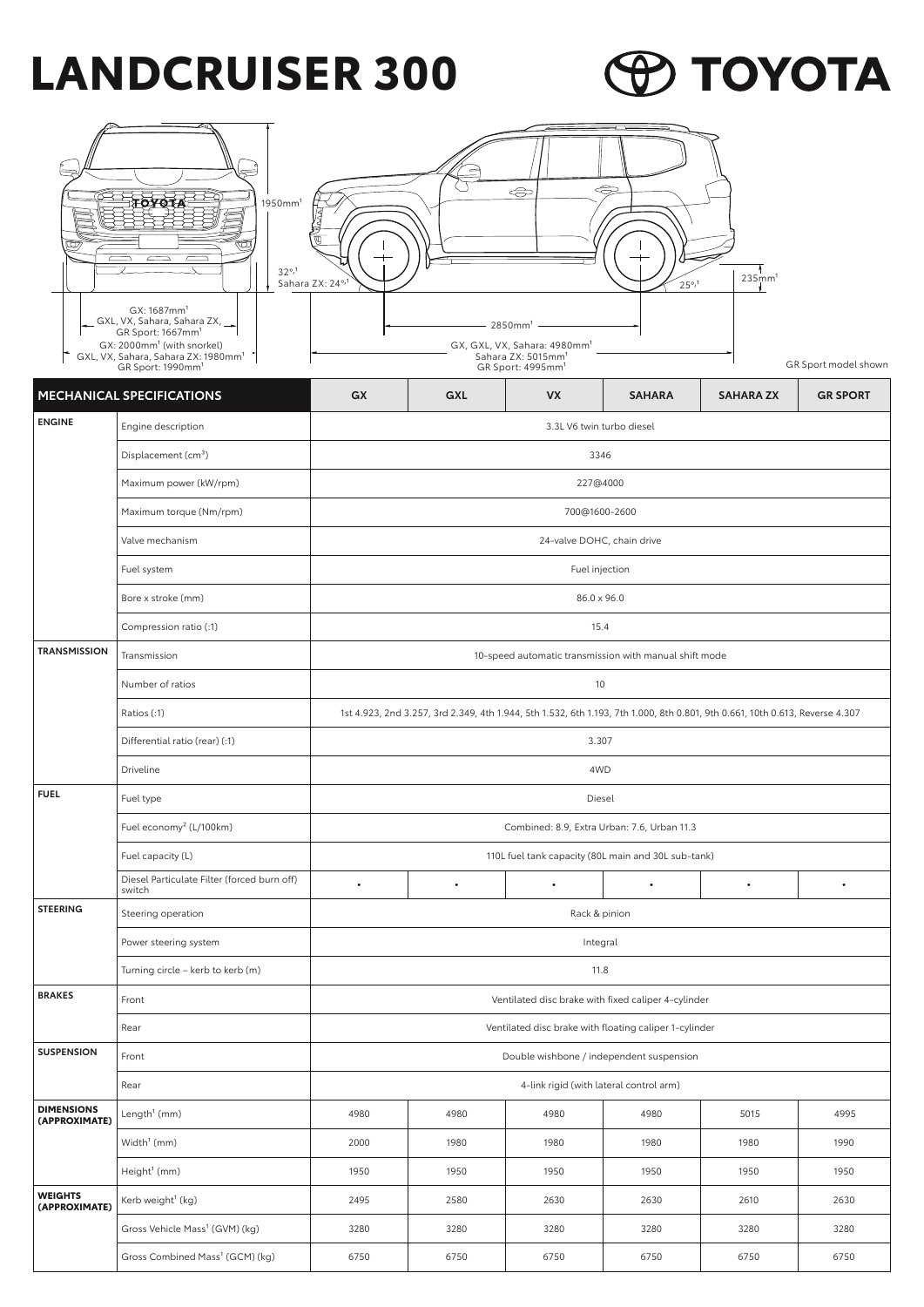| <b>LANDCRUISER 300 MODEL</b>      |                                                                                                            | GX               | GXL              | <b>VX</b>                   | <b>SAHARA</b>               | <b>SAHARA ZX</b>       | <b>GR SPORT</b>             |
|-----------------------------------|------------------------------------------------------------------------------------------------------------|------------------|------------------|-----------------------------|-----------------------------|------------------------|-----------------------------|
| <b>TOWING</b>                     | With trailer brakes <sup>3</sup> (kg)                                                                      | 3500             | 3500             | 3500                        | 3500                        | 3500                   | 3500                        |
| <b>CAPACITY</b>                   | Without trailer brakes <sup>3</sup> (kg)                                                                   | 750              | 750              | 750                         | 750                         | 750                    | 750                         |
| <b>SEATING</b>                    | Capacity                                                                                                   | 5                | $\overline{7}$   | $\overline{7}$              | $\overline{7}$              | 5                      | 5                           |
|                                   | 60/40 folding 2nd row seats                                                                                | $\bullet$        | $\bullet$        |                             |                             |                        |                             |
|                                   | 40/20/40 folding 2nd row seats                                                                             |                  |                  | $\bullet$                   | $\bullet$                   | $\bullet$              | $\bullet$                   |
|                                   | 3rd row seating                                                                                            |                  | $\bullet$        | $\bullet$                   | $\bullet$                   |                        |                             |
|                                   | Power-folding 3rd row                                                                                      |                  |                  |                             | $\bullet$                   |                        |                             |
|                                   | 8-way power adjustment for driver and<br>front passenger seats                                             |                  |                  | $\bullet$                   | $\bullet$                   | $\bullet$              | $\bullet$                   |
|                                   | Driver's seat power lumbar adjustment                                                                      |                  |                  | $\bullet$                   | $\bullet$                   | $\bullet$              | $\bullet$                   |
|                                   | Heated and ventilated driver and front<br>passenger seats                                                  |                  |                  | $\bullet$                   | $\bullet$                   | $\bullet$              | $\bullet$                   |
|                                   | Heated and ventilated 2nd row outer seats                                                                  |                  |                  |                             | $\bullet$                   | $\bullet$              | $\bullet$                   |
|                                   | Driver's seat memory - 3 memory settings                                                                   |                  |                  |                             | $\bullet$                   |                        | $\bullet$                   |
| <b>WHEELS AND</b><br><b>TYRES</b> | Wheels                                                                                                     | 17" steel wheels | 18" alloy wheels | 18" premium alloy<br>wheels | 18" premium alloy<br>wheels | 20" alloy wheels       | 18" alloy wheels -<br>black |
|                                   | Tyres                                                                                                      | 245/75R17        | 265/65R18        | 265/65R18                   | 265/65R18                   | 265/55R20              | 265/65R18                   |
| <b>EXTERIOR</b>                   | LED headlamps with manual levelling                                                                        | $\bullet$        | $\bullet$        |                             |                             |                        |                             |
|                                   | Projector Bi-LED headlamps with                                                                            |                  |                  | $\bullet$                   | $\bullet$                   | $\bullet$              | ٠                           |
|                                   | auto-levelling and headlamp washers                                                                        |                  |                  |                             |                             |                        |                             |
|                                   | LED DRLs, front turn signals and tail lights                                                               | $\bullet$        | $\bullet$        | $\bullet$                   | $\bullet$                   | $\bullet$              | $\bullet$                   |
|                                   | LED rear turn signals                                                                                      |                  |                  | $\bullet$                   | $\bullet$                   | $\bullet$              | $\bullet$                   |
|                                   | LED front fog lamps                                                                                        |                  | $\bullet$        | $\bullet$                   | $\bullet$                   | $\bullet$              | $\bullet$                   |
|                                   | Sequential turn signals - front and rear                                                                   |                  |                  |                             | $\bullet$                   | $\bullet$              | $\bullet$                   |
|                                   | Puddle lamps<br>Side mirror indicators                                                                     | $\bullet$        | $\bullet$        | $\bullet$<br>$\bullet$      | $\bullet$<br>$\bullet$      | $\bullet$<br>$\bullet$ | $\bullet$<br>$\bullet$      |
|                                   | Chrome-accented exterior door mirrors                                                                      |                  |                  |                             |                             |                        |                             |
|                                   | and door handles                                                                                           |                  |                  |                             | $\bullet$                   | $\bullet$              |                             |
|                                   | Auto-dimming and tilting, heated exterior<br>door mirrors                                                  |                  | $\bullet$        | $\bullet$                   | $\bullet$                   | $\bullet$              | ٠                           |
|                                   | Rear privacy glass                                                                                         |                  | $\bullet$        | $\bullet$                   |                             | $\bullet$              | $\bullet$                   |
|                                   | Rear spoiler                                                                                               | $\bullet$        | $\bullet$        | $\bullet$                   | $\bullet$                   | $\bullet$              | $\bullet$                   |
|                                   | Unique side step design integrated with<br>lower door moulding                                             |                  |                  |                             |                             | $\bullet$              |                             |
|                                   | Illuminated side steps                                                                                     |                  |                  |                             |                             | $\bullet$              |                             |
|                                   | Aluminium side steps                                                                                       |                  | $\bullet$        |                             |                             |                        |                             |
|                                   | Premium side steps                                                                                         |                  |                  | $\bullet$                   |                             |                        |                             |
|                                   | Unique front and rear lower bumper<br>design and wheel arch mouldings                                      |                  |                  |                             |                             |                        |                             |
|                                   | Unique front and rear lower bumper<br>design and Black wheel arch mouldings                                |                  |                  |                             |                             |                        | ٠                           |
|                                   | Premium grille                                                                                             |                  |                  | $\bullet$                   | $\bullet$                   | $\bullet$              |                             |
|                                   | Unique Black gloss mesh grille with<br>White matte Toyota lettering                                        |                  |                  |                             |                             |                        |                             |
|                                   | Front door scuff plate ornamentation                                                                       |                  |                  |                             |                             | $\bullet$              | $\bullet$                   |
|                                   | Chrome window mouldings                                                                                    |                  |                  | $\bullet$                   | $\bullet$                   | $\bullet$              |                             |
|                                   | Painted lower door mouldings                                                                               |                  | $\bullet$        | $\bullet$                   | $\bullet$                   | $\bullet$              |                             |
|                                   | Black lower door mouldings, outer mirror<br>covers, door handles, window<br>mouldings and LandCruiser logo |                  |                  |                             |                             |                        |                             |
|                                   | GR Sport badge on back door                                                                                |                  |                  |                             |                             |                        | $\bullet$                   |
|                                   | GR logo on grille and front doors                                                                          |                  |                  |                             |                             |                        | $\bullet$                   |
|                                   | Lift-up back door                                                                                          | $\bullet$        | $\bullet$        | $\bullet$                   |                             |                        |                             |
|                                   | Power back door                                                                                            |                  |                  |                             | $\bullet$                   | $\bullet$              | $\bullet$                   |
|                                   | Hands-free back door with kick sensor                                                                      |                  |                  |                             |                             | $\bullet$              |                             |
|                                   | Tilt and slide moonroof                                                                                    |                  |                  | $\bullet$                   | $\bullet$                   |                        | $\bullet$                   |
|                                   | Roof rails                                                                                                 |                  | $\bullet$        | $\bullet$                   | $\bullet$                   | $\bullet$              | $\bullet$                   |
|                                   | Mudguards - front                                                                                          | $\bullet$        | $\bullet$        | $\bullet$                   | $\bullet$                   | $\bullet$              | $\bullet$                   |
|                                   | Mudguards - rear                                                                                           | $\bullet$        | $\bullet$        | $\bullet$                   | $\bullet$                   |                        |                             |
|                                   | Unique rear mudguards                                                                                      |                  |                  |                             |                             |                        | $\bullet$                   |
|                                   | Snorkel                                                                                                    | $\bullet$        |                  |                             |                             |                        |                             |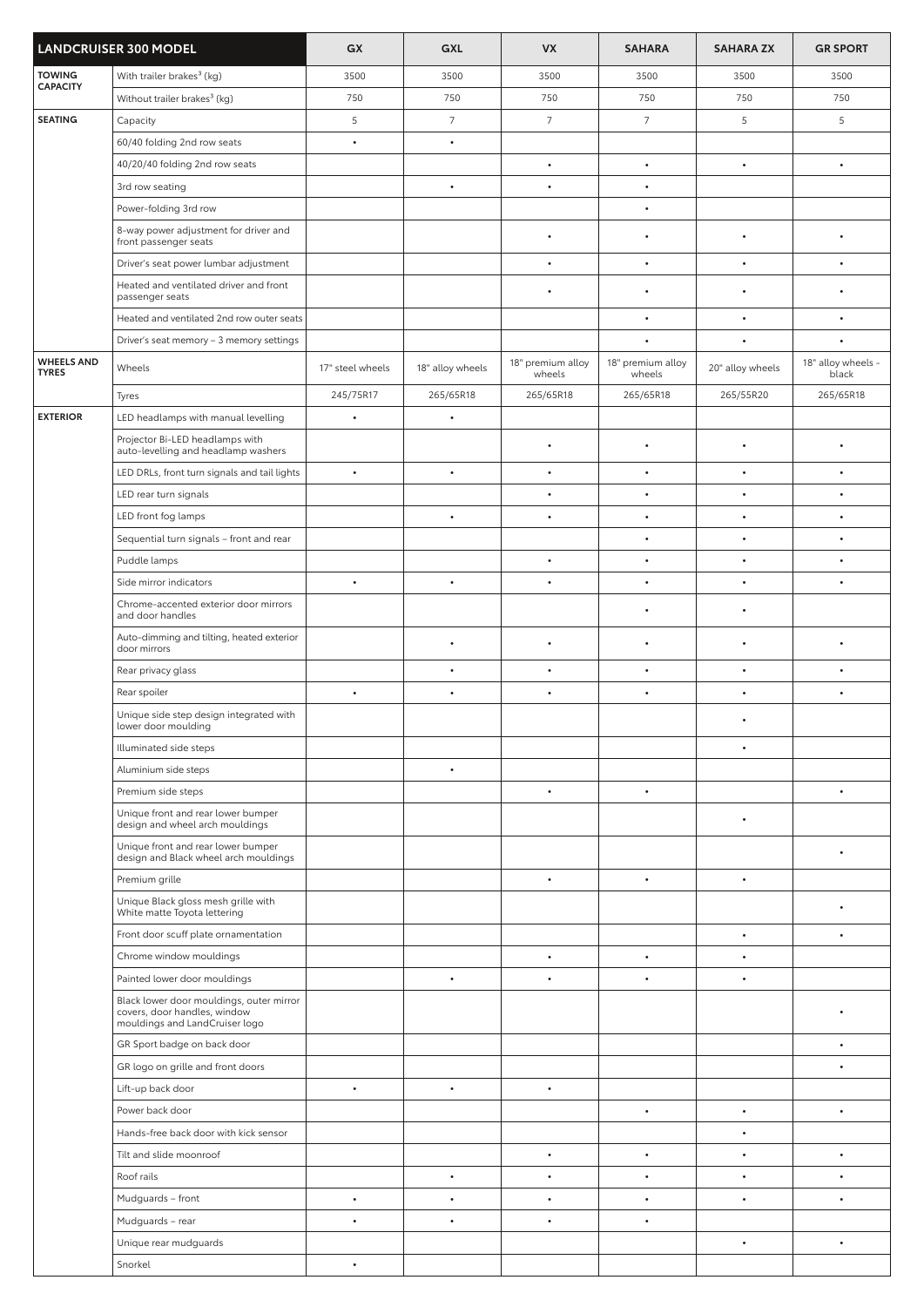| <b>LANDCRUISER 300 MODEL</b> |                                                                                                                                                                                                                                                                        | GX        | GXL       | <b>VX</b> | <b>SAHARA</b> | <b>SAHARA ZX</b>                                                        | <b>GR SPORT</b>                                                         |
|------------------------------|------------------------------------------------------------------------------------------------------------------------------------------------------------------------------------------------------------------------------------------------------------------------|-----------|-----------|-----------|---------------|-------------------------------------------------------------------------|-------------------------------------------------------------------------|
| <b>INTERIOR</b>              | Fabric seats                                                                                                                                                                                                                                                           | $\bullet$ | $\bullet$ |           |               |                                                                         |                                                                         |
|                              | Synthetic seats                                                                                                                                                                                                                                                        |           |           | $\bullet$ |               |                                                                         |                                                                         |
|                              | Leather accented seats                                                                                                                                                                                                                                                 |           |           |           | $\bullet$     | $\bullet$                                                               | $\bullet$                                                               |
|                              | Woodgrain-look and synthetic                                                                                                                                                                                                                                           |           |           | $\bullet$ | $\bullet$     |                                                                         |                                                                         |
|                              | interior trim<br>Premium centre cluster, interior door                                                                                                                                                                                                                 |           |           |           |               |                                                                         |                                                                         |
|                              | handles and door switch trim                                                                                                                                                                                                                                           |           |           | $\bullet$ | $\bullet$     | $\bullet$                                                               | $\bullet$                                                               |
|                              | Power adjustable steering wheel                                                                                                                                                                                                                                        |           |           | $\bullet$ | $\bullet$     | $\bullet$                                                               |                                                                         |
|                              | Unique advanced carbon-look steering<br>wheel, centre console and door trim                                                                                                                                                                                            |           |           |           |               |                                                                         |                                                                         |
|                              | GR logo on steering wheel, front seat<br>headrests and smart start engine button                                                                                                                                                                                       |           |           |           |               |                                                                         |                                                                         |
|                              | Heated steering wheel                                                                                                                                                                                                                                                  |           |           |           | $\bullet$     | $\bullet$                                                               | $\bullet$                                                               |
|                              | Leather accented gear shift knob                                                                                                                                                                                                                                       |           |           | $\bullet$ | $\bullet$     | $\bullet$                                                               | $\bullet$                                                               |
|                              | Halogen interior lamp                                                                                                                                                                                                                                                  | $\bullet$ |           |           |               |                                                                         |                                                                         |
|                              | LED front interior lamp                                                                                                                                                                                                                                                |           | $\bullet$ |           |               |                                                                         |                                                                         |
|                              | LED interior lamps including rear LED<br>reading lamps                                                                                                                                                                                                                 |           |           | $\bullet$ | $\bullet$     | $\bullet$                                                               | $\bullet$                                                               |
|                              | Halogen door courtesy lamps                                                                                                                                                                                                                                            |           | $\bullet$ |           |               |                                                                         |                                                                         |
|                              | LED door courtesy lamps                                                                                                                                                                                                                                                |           |           | $\bullet$ | $\bullet$     | $\bullet$                                                               | $\bullet$                                                               |
|                              | Rear footwell illuminated entry lighting                                                                                                                                                                                                                               |           |           |           | $\bullet$     |                                                                         | $\bullet$                                                               |
|                              | Illuminated vanity mirrors                                                                                                                                                                                                                                             |           | $\bullet$ | $\bullet$ |               |                                                                         |                                                                         |
|                              | Auto-dimming interior rear view mirror                                                                                                                                                                                                                                 |           | $\bullet$ | $\bullet$ | $\bullet$     | $\bullet$                                                               | $\bullet$                                                               |
|                              | Vinyl floor - 1st and 2nd row                                                                                                                                                                                                                                          | $\bullet$ |           |           |               |                                                                         |                                                                         |
|                              | Carpeted floor                                                                                                                                                                                                                                                         |           | $\bullet$ | $\bullet$ | $\bullet$     | $\bullet$                                                               | $\bullet$                                                               |
|                              | All-weather rubber floor mats - front<br>and rear                                                                                                                                                                                                                      | $\bullet$ | $\bullet$ |           |               |                                                                         |                                                                         |
|                              | Carpet floor mats - front and rear                                                                                                                                                                                                                                     |           |           | $\bullet$ | $\bullet$     |                                                                         |                                                                         |
| <b>INSTRUMENTS</b>           | 3 drive mode select                                                                                                                                                                                                                                                    | $\bullet$ | $\bullet$ | $\bullet$ | $\bullet$     |                                                                         |                                                                         |
| AND<br><b>CONTROLS</b>       | 5 drive mode select                                                                                                                                                                                                                                                    |           |           |           |               | $\bullet$                                                               | $\bullet$                                                               |
|                              | Smart entry and start system                                                                                                                                                                                                                                           | $\bullet$ | $\bullet$ | $\bullet$ | $\bullet$     |                                                                         | $\bullet$                                                               |
|                              | 2-zone auto climate control                                                                                                                                                                                                                                            |           | $\bullet$ |           |               |                                                                         |                                                                         |
|                              | 4-zone auto climate control                                                                                                                                                                                                                                            |           |           | $\bullet$ | $\bullet$     | $\bullet$                                                               | $\bullet$                                                               |
|                              | Rear auto cooler                                                                                                                                                                                                                                                       |           | $\bullet$ |           |               |                                                                         |                                                                         |
|                              | Electronic Park Brake                                                                                                                                                                                                                                                  | $\bullet$ | $\bullet$ | $\bullet$ | $\bullet$     | $\bullet$                                                               | $\bullet$                                                               |
|                              | One-touch power windows (all doors)                                                                                                                                                                                                                                    | $\bullet$ | $\bullet$ | $\bullet$ | $\bullet$     |                                                                         |                                                                         |
|                              | Remote power windows                                                                                                                                                                                                                                                   |           |           | $\bullet$ | $\bullet$     | $\bullet$                                                               | $\bullet$                                                               |
|                              | Variable intermittent wipers                                                                                                                                                                                                                                           |           | $\bullet$ |           |               |                                                                         |                                                                         |
|                              | Automatic rain-sensing wipers                                                                                                                                                                                                                                          |           |           | $\bullet$ | $\bullet$     | $\bullet$                                                               | $\bullet$                                                               |
| <b>SAFETY</b>                | Toyota Safety Sense - including Pre-<br>Collision Safety system with pedestrian<br>and daytime cyclist detection, Active<br>Cruise Control (all-speed), Automatic<br>High Beam, Lane Departure Alert with<br>brake to steer and Road Sign Assist<br>(speed signs only) |           |           |           |               | Automatic High<br>Beam is replaced<br>with Adaptive<br>High Beam System | Automatic High<br>Beam is replaced<br>with Adaptive<br>High Beam System |
|                              | Lane Trace Assist with steering<br>wheel vibration                                                                                                                                                                                                                     |           |           | $\bullet$ | $\bullet$     | $\bullet$                                                               | $\bullet$                                                               |
|                              | Anti-lock Braking System (ABS) and<br>Brake Assist (BA)                                                                                                                                                                                                                | $\bullet$ | $\bullet$ | $\bullet$ | $\bullet$     | $\bullet$                                                               | $\bullet$                                                               |
|                              | Blind Spot Monitor (BSM)                                                                                                                                                                                                                                               |           | $\bullet$ | $\bullet$ | $\bullet$     | $\bullet$                                                               | $\bullet$                                                               |
|                              | Rear Cross Traffic Alert (RCTA)                                                                                                                                                                                                                                        |           | $\bullet$ | $\bullet$ | $\bullet$     | $\bullet$                                                               | $\bullet$                                                               |
|                              | Dusk-sensing auto headlamps                                                                                                                                                                                                                                            | $\bullet$ | $\bullet$ | $\bullet$ | $\bullet$     | $\bullet$                                                               | $\bullet$                                                               |
|                              | Adaptive High Beam System (AHS)                                                                                                                                                                                                                                        |           |           |           |               | ٠                                                                       | $\bullet$                                                               |
|                              | Reversing camera                                                                                                                                                                                                                                                       | $\bullet$ | $\bullet$ | $\bullet$ | $\bullet$     | $\bullet$                                                               | $\bullet$                                                               |
|                              | Parking sensors - front and rear                                                                                                                                                                                                                                       |           | $\bullet$ | $\bullet$ | $\bullet$     | $\bullet$                                                               | $\bullet$                                                               |
|                              | <b>Back Guide Monitor</b>                                                                                                                                                                                                                                              |           | $\bullet$ | $\bullet$ | $\bullet$     | $\bullet$                                                               | $\bullet$                                                               |
|                              | Trailer Sway Control                                                                                                                                                                                                                                                   |           | $\bullet$ | $\bullet$ | $\bullet$     |                                                                         |                                                                         |
|                              | Trailer wiring harness connection<br>(Trailer harness - 7 pin socket<br>sold separately)                                                                                                                                                                               |           | $\bullet$ | $\bullet$ | $\bullet$     |                                                                         |                                                                         |
|                              | 10 SRS airbags                                                                                                                                                                                                                                                         | $\bullet$ | $\bullet$ | $\bullet$ | $\bullet$     | $\bullet$                                                               | $\bullet$                                                               |
|                              | 3rd row curtain airbags                                                                                                                                                                                                                                                |           | $\bullet$ | $\bullet$ | $\bullet$     |                                                                         |                                                                         |
|                              | ISOFIX anchor points - x2                                                                                                                                                                                                                                              | $\bullet$ | $\bullet$ | $\bullet$ | $\bullet$     | $\bullet$                                                               | $\bullet$                                                               |
|                              | Front and 2nd row occupant detection                                                                                                                                                                                                                                   | $\bullet$ | $\bullet$ | $\bullet$ | $\bullet$     | $\bullet$                                                               |                                                                         |
|                              | 3rd row occupant detection                                                                                                                                                                                                                                             |           | $\bullet$ | $\bullet$ | $\bullet$     |                                                                         |                                                                         |
|                              | Rear parking support brake                                                                                                                                                                                                                                             |           |           | $\bullet$ | $\bullet$     | $\bullet$                                                               | $\bullet$                                                               |